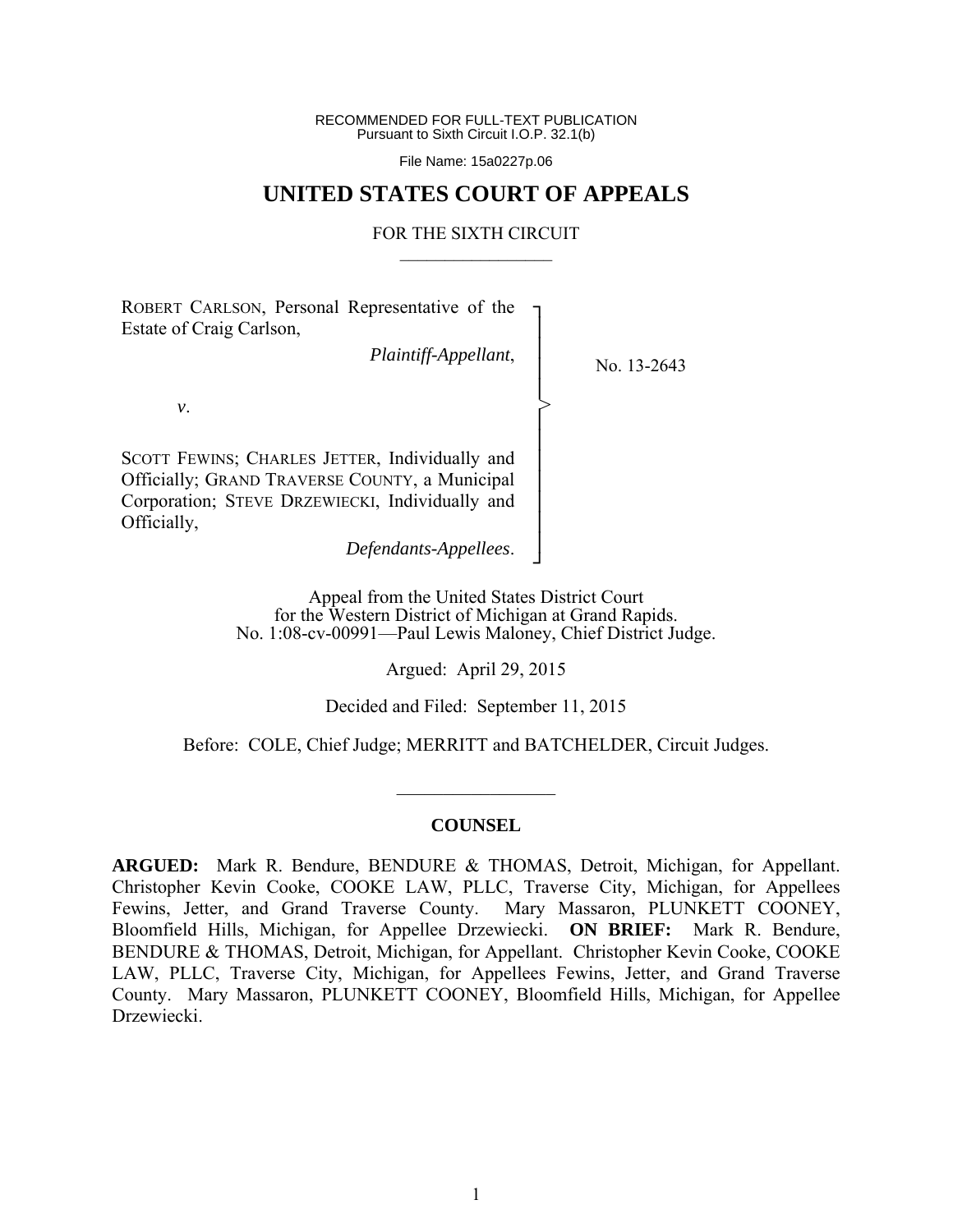# **OPINION**  $\frac{1}{2}$

 $\frac{1}{2}$  ,  $\frac{1}{2}$  ,  $\frac{1}{2}$  ,  $\frac{1}{2}$  ,  $\frac{1}{2}$  ,  $\frac{1}{2}$  ,  $\frac{1}{2}$  ,  $\frac{1}{2}$  ,  $\frac{1}{2}$ 

 MERRITT, Circuit Judge. This is a Fourth Amendment, constitutional tort case brought under 42 U.S.C. § 1983<sup>1</sup> against Grand Traverse County, its sheriff, and other officers whose activities on the evening of November 9, 2007, and the next morning, ended in the death of Craig Carlson at his house. In *Johnson v. United States*, 333 U.S. 10, 13–15 (1948), the Supreme Court pointed out succinctly the function of the Fourth Amendment warrant requirement<sup>2</sup> as an instrument designed to force law enforcement agencies to seek review and regulation of their proposed conduct by an independent judicial officer, despite its "inconvenience to the officers and some slight delay":

The point of the Fourth Amendment, which is often not grasped by zealous officers, is not that it denies law enforcement the support of the usual inferences which reasonable men draw from evidence. Its protection consists in requiring that those inferences be drawn by a neutral and detached magistrate instead of being judged by the officers engaged in the often competitive enterprise of ferreting out crime.

*See also Riley v. California*, 134 S. Ct. 2473, 2482 (2014) (quoting *Johnson*, 333 U.S. at 14).

 Approximately sixty police officers converged on Craig Carlson's house beginning around 9:00 p.m. after telephone calls from family members indicated that Carlson, who was armed and dangerous, was threatening suicide while alone in his house. The next morning, hours after their last contact with Carlson, officers broke the windows and flooded the house with tear gas. The gas did not drive Carlson from his house as the officers intended. When Carlson finally reacted, hours later, he began shouting and threatening officers in his yard. A sniper, who

**<sup>1</sup>** <sup>1</sup>"Every person who, under color of [law], subjects, or causes to be subjected, any citizen of the United States or other person within the jurisdiction thereof to the deprivation of any rights, privileges, or immunities secured by the Constitution and laws, shall be liable to the party injured in an action at law, suit in equity, or other proper proceeding for redress . . . ." 42 U.S.C. § 1983.

<sup>&</sup>lt;sup>2</sup> The right of the people to be secure in their persons, houses, papers, and effects, against unreasonable searches and seizures, shall not be violated, and no warrants shall issue, but upon probable cause, supported by oath or affirmation, and particularly describing the place to be searched, and the persons or things to be seized." U.S. Const. amend. IV.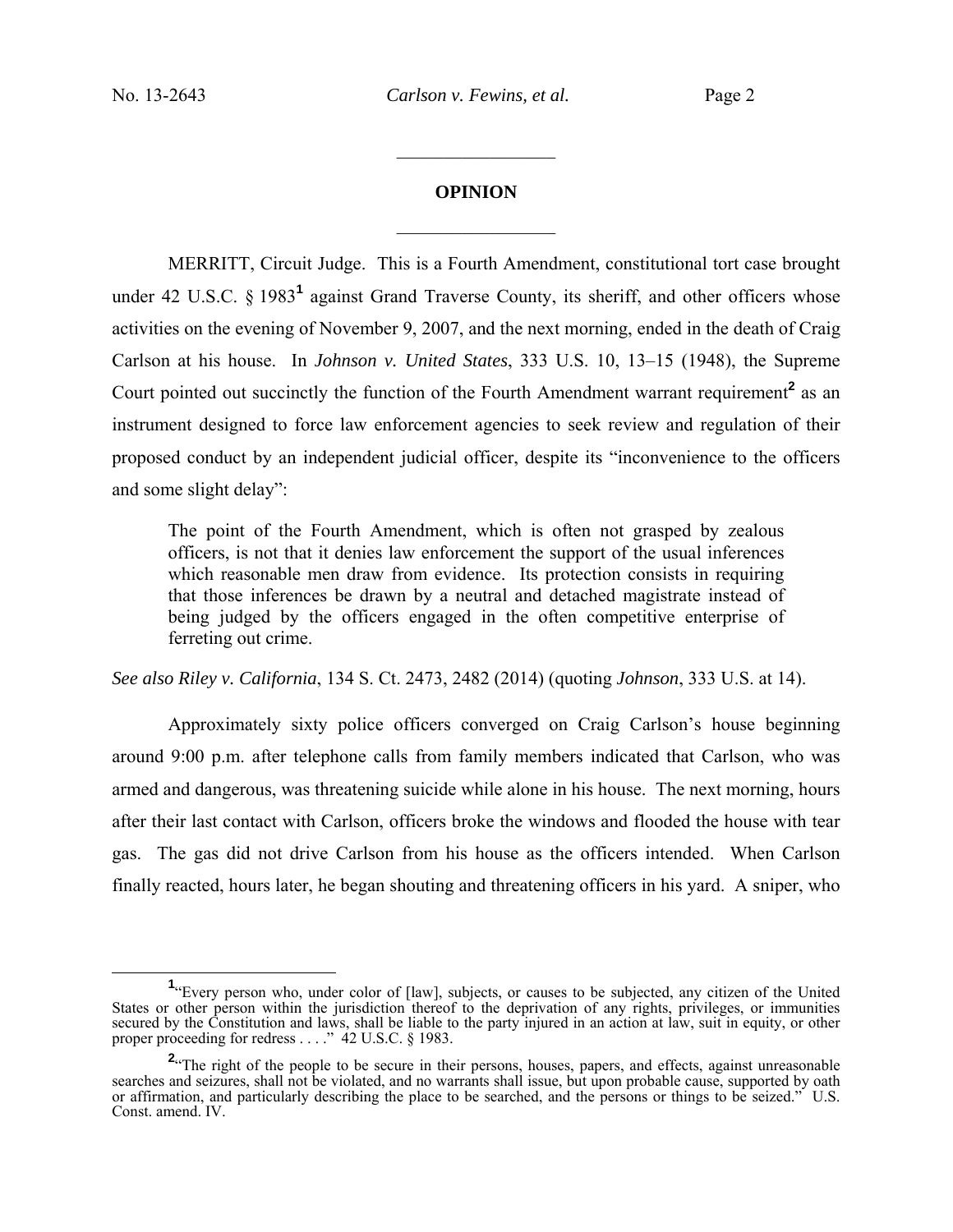believed Carlson was preparing to shoot one of those officers, shot through a window, killing Carlson.

The district court granted summary judgment to the county and the officers in charge of the operation who did not seek a warrant allowing them to attack Carlson's house with tear gas or seize him inside. We reverse this ruling and remand for a jury trial. The district court did not grant summary judgment in the case against the sniper who killed Carlson, but a jury returned a verdict in his favor. Carlson's Estate appealed various rulings in the jury trial, but we find no error and affirm the judgment below in that case.

#### **I. Factual Background**

Supreme Court precedent instructs us to extend the normal benefits of "all justifiable [factual] inferences" to the nonmovant plaintiffs when reviewing a grant of summary judgment for the defendants. *Tolan v. Cotton*, 572 U.S. \_\_\_, \_\_\_, 134 S. Ct. 1861, 1863 (2014) (quoting *Anderson v. Liberty Lobby, Inc.*, 477 U.S. 242, 255 (1986)). Accordingly, we recount the facts of this case in the light most favorable to Carlson's Estate.

The decedent, Craig Carlson, called 911 at 8:30 on the evening of November 9, 2007, and requested a visit from a deputy to "talk." Deputy Jason Hamilton had conducted similar "welfare checks" on Carlson the week before in response to calls from an anonymous caller and Carlson's sister, Jaqueline Smith, who each expressed concern that depression, a recent job loss, and pending domestic violence charges might lead Carlson to hurt himself. On those prior occasions, Hamilton noted that Carlson seemed intoxicated but "very passive." Following those visits and a conversation in which Smith indicated that Carlson was well armed and might get in a shootout with police if they tried to take him into custody, Hamilton had filed an internal report to help other officers respond appropriately to any future calls.

Smith also called 911 on November 9th to get help for her brother because she believed that he intended to die, perhaps by provoking a shootout. According to Smith, Carlson's "guns [we]re loaded" and he was "ready to die and put a bullet in his heart." Smith explained:

He said he has one [gun] just empty and he's going to point it intentionally because he is dying tonight one way or another whether they shoot him or not and if they don't, he has guns hidden all over the house . . . everywhere that are loaded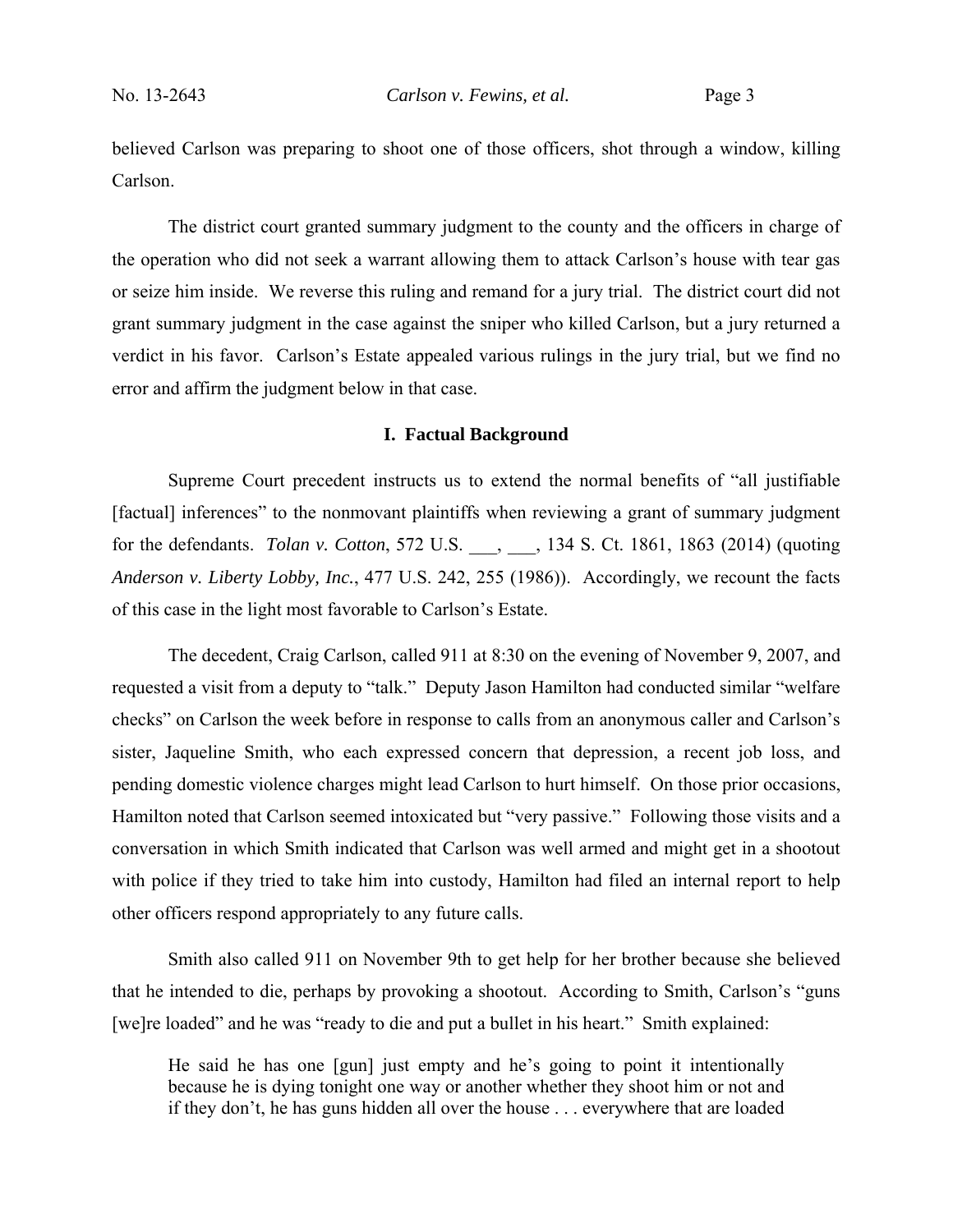and if he has to he'll shoot somebody in the knee or the arm forcing them to take him out.

She reported that Carlson had "like 2,000 rounds of ammunition." Robert Carlson—Carlson's brother and the personal representative of the Estate in this action—also called 911 that evening, reiterating his sister's concerns and reporting that Carlson had "already paid for his funeral." The family's calls indicated that Carlson "probably [wa]s armed and dangerous . . . [a]nd[] wanting probably to provoke an officer into shooting him so he wo[uld]n't have to do it himself, shoot himself."

Concerned that Carlson might try to provoke a shooting, a dispatcher called Carlson to let him know that a deputy sheriff was going to visit him and that the deputy would want to talk outside. Carlson rejected that idea, explaining that he had refreshments available ("pop, beer or coffee") and that he "ha[d] no desire, this is not a, I want to shoot you, you shoot me thing." Carlson eventually spoke with a state trooper by phone and reportedly felt better after discussing his problems.

Officers began arriving at Carlson's house at around 9:00 p.m.**<sup>3</sup>** They parked down the street to avoid detection and walked to the house. Carlson's house was well lit, and unobstructed windows provided a clear view into the house. The first two officers reported seeing Carlson in his basement loading a "long gun" and later putting a pistol to his own head. They waited outside in the dark for backup.

As more officers arrived, two took positions at the rear of the house to prevent Carlson from escaping unobserved. One of those officers saw Carlson open his sliding back door and fire a single shot into the woods shortly after 10:00 p.m. The parties agree that Carlson was unaware of the officers' locations at that time and was shooting to draw attention, though testimony from officers suggests Carlson may have believed they were near enough to hear him. The parties also agree that this was the only shot Carlson fired.

**<sup>3</sup>** <sup>3</sup>The precise timing during the standoff is unclear. For example, the officers' testimony suggests they began arriving at 9:30 p.m., but the family testimony refers to "officers running around with their guns, putting lights up" as early as "around [nine] o'clock." The parties agree on the general arc of the conflict, and any disputes about precise timing are not dispositive. If they were, we would, of course, resolve any reasonable disputes in favor of the Estate at summary judgment.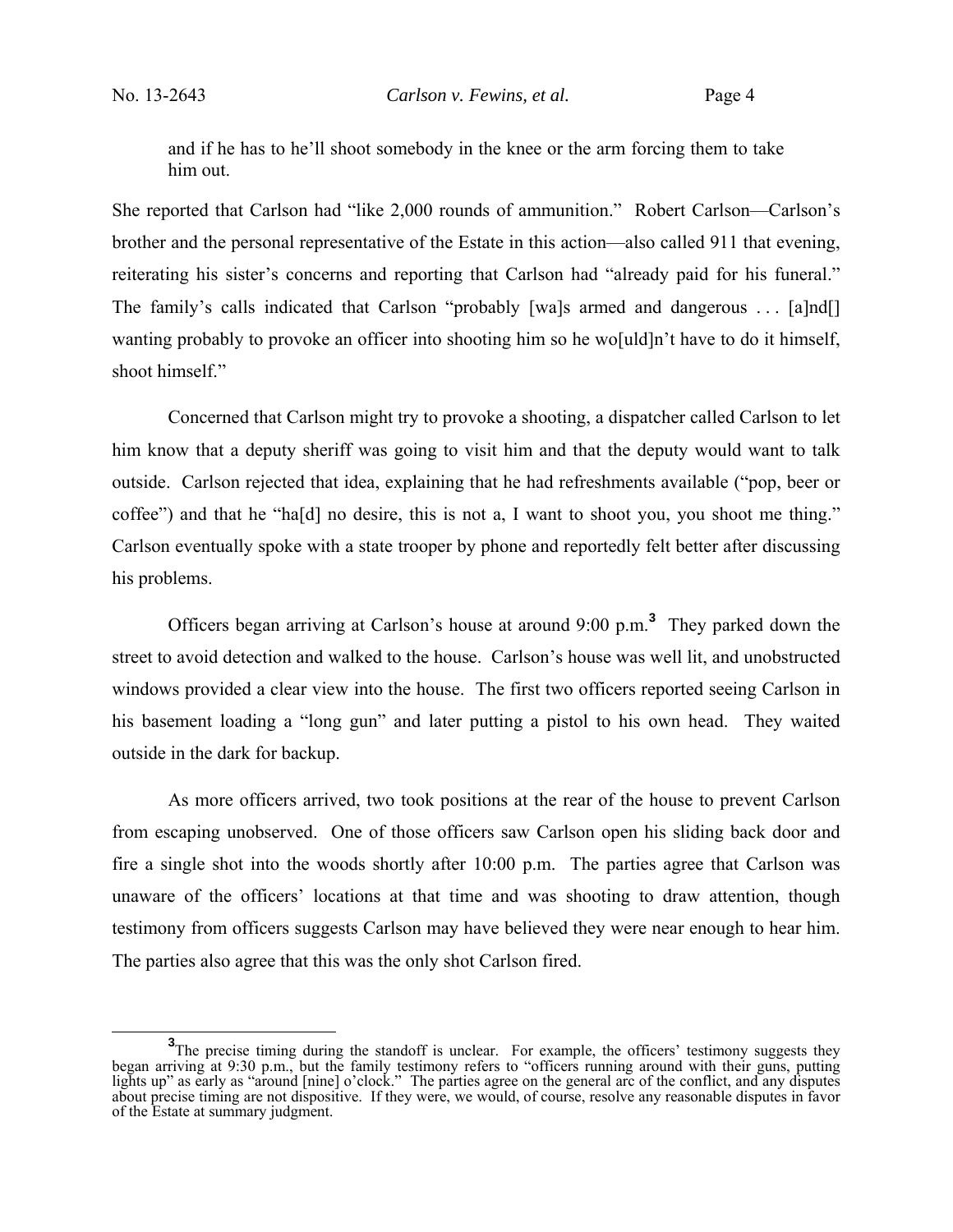Shortly thereafter, at Grand Traverse County Sheriff Scott Fewins's request, a large interdepartmental "Emergency Response Team" led by Traverse City Police Sergeant Steve Drzewiecki converged on Carlson's house. This Team included approximately sixty officers from various agencies with special training in weapons and tactics appropriate for potentially volatile encounters. They surrounded the house, working in shifts to maintain a secure perimeter throughout the cold November night. The Team flattened the tires on Carlson's truck to prevent him from escaping. They also escorted Carlson's neighbors to safety, leaving only a disabled man who spent the night in his basement with his wife until tear gas deployed against Carlson forced him to leave the area the following morning.

At the instruction of Fewins and Drzewiecki, a police negotiator telephoned Carlson at 11:30 p.m. and asked how they could resolve the situation. Carlson asked again for an officer to come inside and talk with him. The negotiator conferred with Fewins who rejected that plan, citing the prior shot into the woods. The negotiator reconnected with Carlson and explained that the prior gunshot made it impossible for an officer to come inside to speak with him. Carlson denied firing the gun and denied wanting to harm anyone. The negotiator confirmed the officers' reports of the gunshot and the weapons and called Carlson back. During the third call with the negotiator, Carlson became agitated and threatening. According to the negotiator, Carlson claimed falsely to have been a sniper in Beirut but still insisted that he did not want to hurt anyone. Carlson continued to ask to speak with an officer in person but also said he was ready for "war."

The Team shut off Carlson's gas line to deprive him of heat and set up lights to illuminate his house. They cut his electrical power. The negotiator testified that Carlson said, "I know at some point you are going to deploy tear gas, and when you do, that will be the start of the war. And I'm going [to] kill everybody." Carlson refused to answer the negotiator's calls after 3:30 a.m., but he continued making calls to his sister, leaving eleven voicemail messages in the early hours of November 10. She testified that 911 dispatchers asked her not to answer those calls, and she complied.

 The Team maintained the siege of the house all night without seeking a warrant. They did request and receive coffee, granola bars, and hot chocolate. Fewins later indicated that he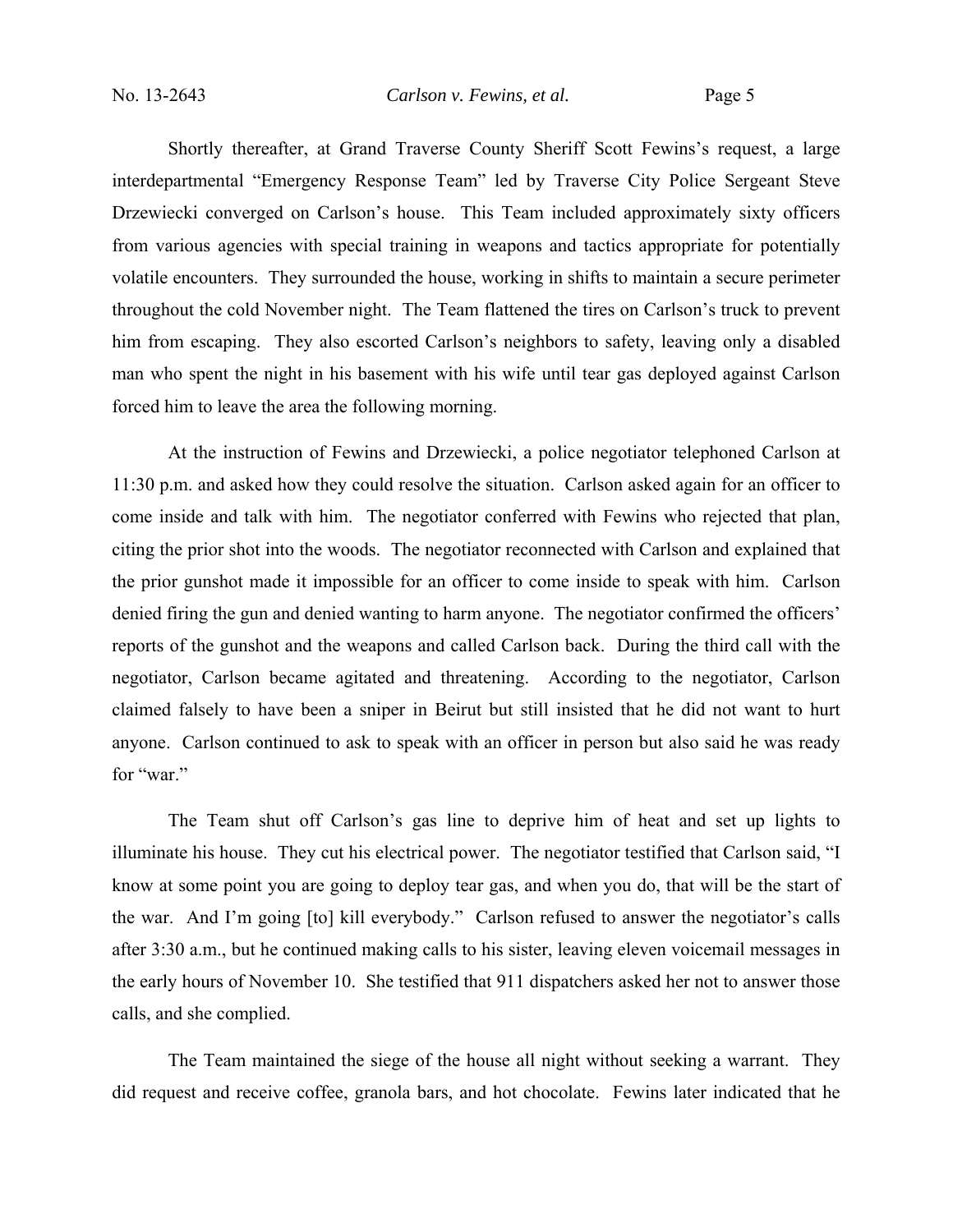never considered asking for a warrant because he believed it was unnecessary. Asked to explain why he would not need a warrant to arrest Carlson in his home, Fewins referred to his earlier speculation that the shot into the woods might have constituted "reckless discharge of a weapon"—a misdemeanor. He then justified his warrantless approach by explaining, hypothetically, what would have happened if he *had* requested and received a warrant:

[N]ow we have a misdemeanor warrant. That warrant is not going to be easily served anyways, because, number one, it was committed in our presence, so we have the right to act upon that as soon as we can safely take him into custody. So we don't need the warrant.

And the other thing is, even with the warrant, it does not put us in any better of a bargaining spot or any better of a position because it was still impossible for us to enter that residence and serve that warrant on him in his state being barricaded like he was. So the warrant would have been to no avail. The only time the warrant would have been handy is if we had decided to just vacate the area, leave Mr. Carlson alone, sleep it off, hopefully [sic] that he wouldn't go anywhere and hurt anybody or himself, and then serve the warrant at a later time.

Fewins Dep. 21.

After more than two hours without seeing or hearing anything from Carlson, the Team shot fourteen canisters of tear gas into his house, breaking every window and denting the siding. Carlson did not respond. About an hour later, and still without seeking a warrant, they fired a second round of tear gas. Carlson still did not respond. At 7:00 a.m.—more than nine hours into the standoff and still without a warrant—the Team tossed a "throw phone" through the broken living room window. The throw phone included basic telephone equipment that allowed the Team to "call" Carlson and give him a chance—which he never took—to answer the call. But it was not an ordinary telephone. Fewins emphasized that it would not allow Carlson to "call the radio station" or "to call, you know, an attorney." *Id.* at 41. It also contained secret microphones and a hidden camera that allowed the negotiator to surreptitiously listen to sounds in the house and could have allowed them to see inside. According to Fewins's deposition testimony, he "never" seeks a warrant before using throw phones.

 The Team next saw Carlson moving around the house at around 9:00 a.m. A trio of deputy sheriffs—Travis Chellis and two others—had positioned themselves in Carlson's yard, not far away from the house. When Carlson started shouting about the damage to his house and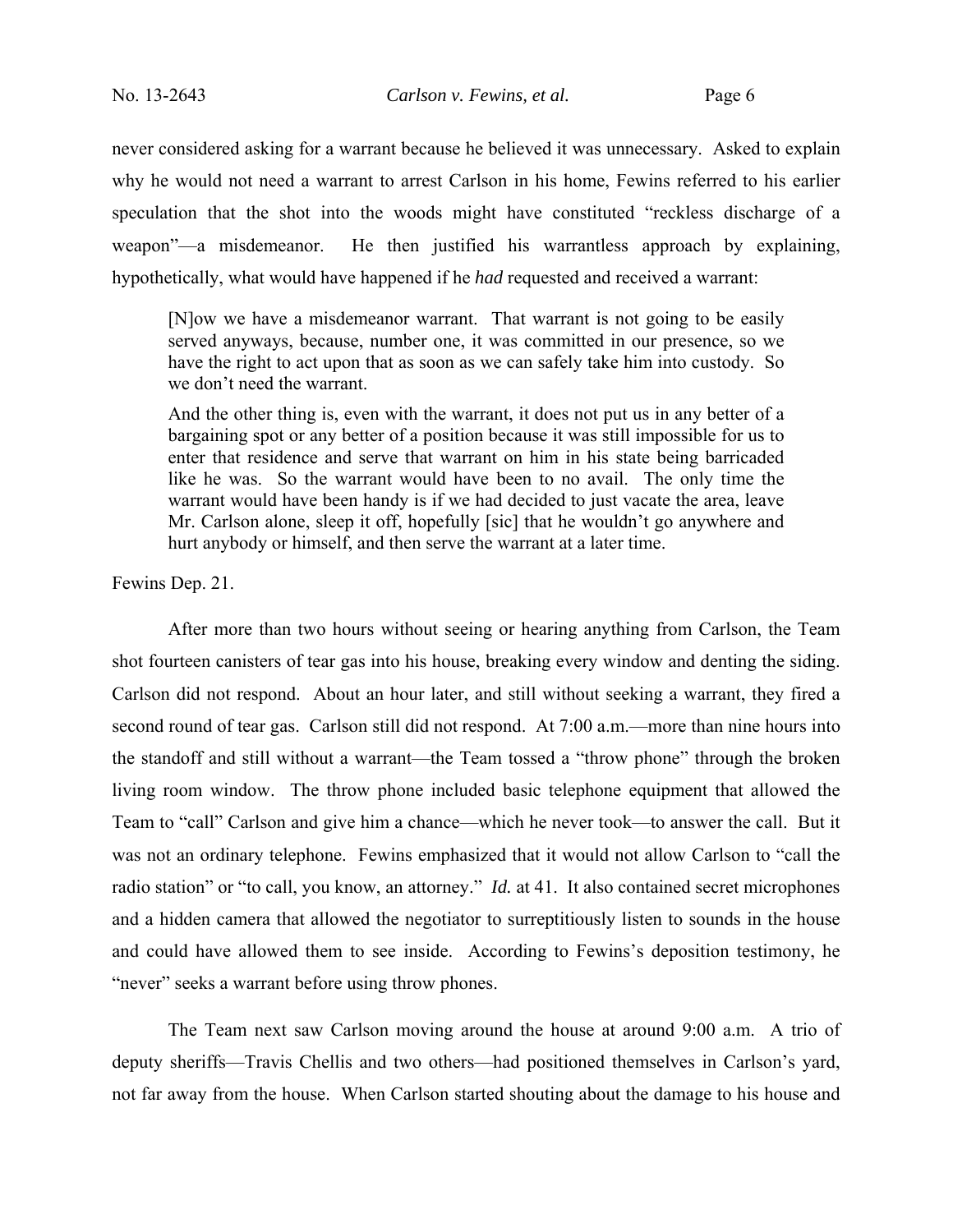threatening to sue, Chellis requested permission to speak with Carlson and began a conversation. During the ten minute conversation, Carlson reportedly walked back and forth in front of a large window with a rifle pointing in the general direction of the three deputies in the yard and another gun visibly hanging from a strap around his neck. Chellis radioed a request for someone to get a "long gun with glass" (a rifle with a scope) on Carlson.

 At trial, Jetter testified that the tone and substance of his friend Chellis's request over the radio left him with the impression that Chellis was in trouble. After hearing Chellis's radio message, Jetter decided to move to a better position with a clear view of the window. After notifying his commanders, he ran to the new location while watching the house. Jetter testified that after taking a new position with a better view of the window:

[i]t was a matter of gathering a couple breaths, gathering my composure, thinking out loud[:] What is he doing? Why is he doing this? Oh my God, I'm going to have to shoot this person. I thought about my family. I thought about Sheriff Fewins. I thought<sup>[:]</sup> [W]hy is he doing this? Why is he moving his finger? Oh, my. I had to take a breath, and that's when I shot.

Jetter's bullet struck Carlson in the head, killing him instantly.

The district court in this case concluded that "[e]xigent circumstances existed at the time of each alleged violation of the warrant requirement and therefore no constitutional violation occurred." It did not consider how police action in the early hours of the conflict reduced the risk that Carlson could harm others. Nor did it consider whether Carlson's hours of inaction before, during, and after the tear gas assault undermined the defendants' claim of imminent danger. Instead, the court relied on a broad finding of perpetual exigency to hold that "the use of tear gas . . . was objectively reasonable" and therefore not an excessive use of force. Op. & Order 29. Addressing the tear gas, it concluded that "reasonable officers could believe that the first use of tear gas around 5:30 a.m. was necessary to prevent imminent harm to themselves in particular." *Id.* Likewise, the district court concluded that when they again flooded Carlson's house with tear gas an hour later, "nothing had terminated the exigency," so "reasonable officers could believe that the second round of tear gas was necessary to prevent imminent harm to themselves." *Id.* at 29–30. Thus, the district court believed that exigent circumstances existed at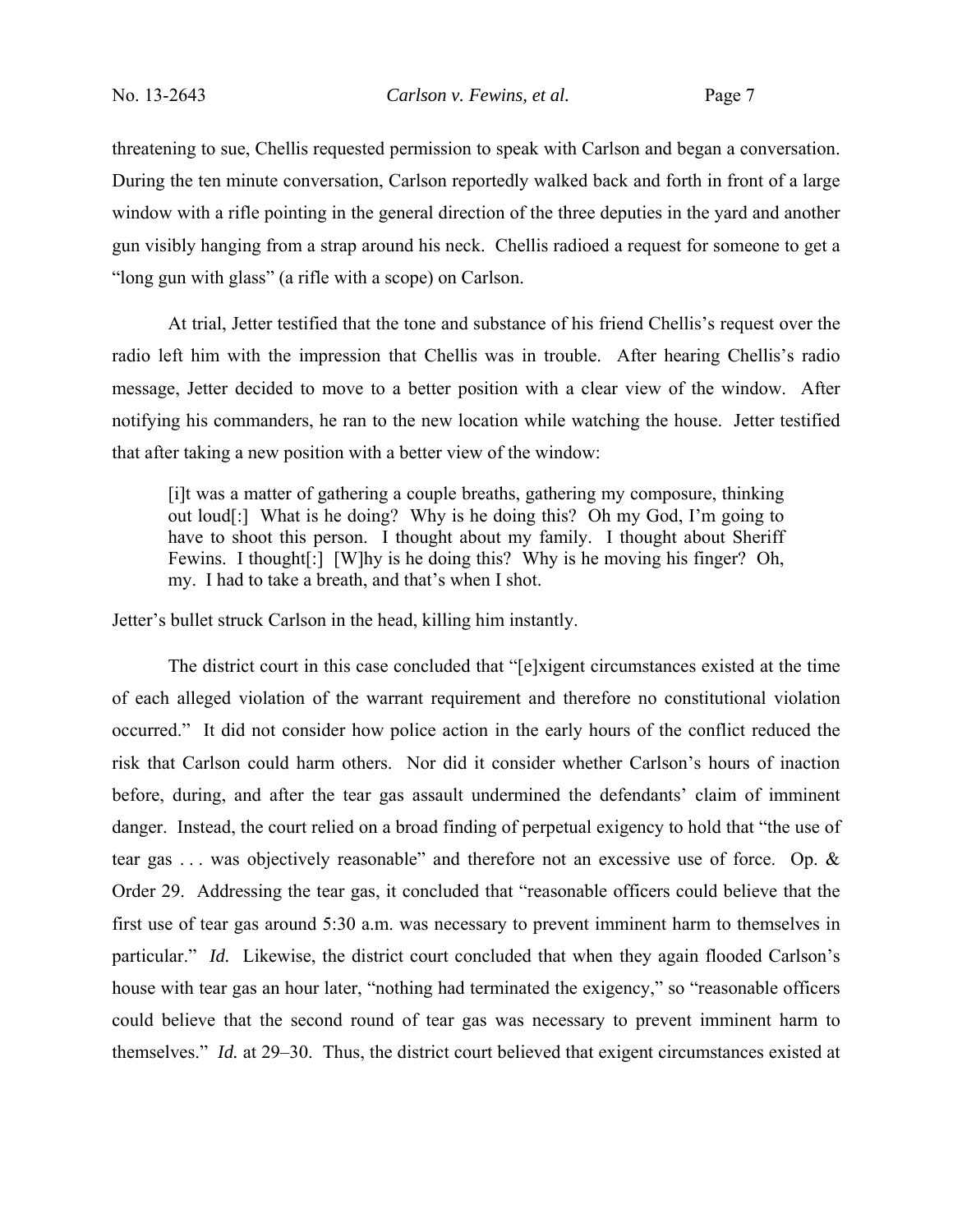9:00 p.m. when the police began surrounding Carlson in his house and continued unabated for more than twelve hours until the sniper killed him there the next morning.

#### **II. Fourth Amendment Exigency**

 The Fourth Amendment prevents police officers from intruding into a person's house without first securing permission from a disinterested magistrate unless exigent circumstances would make it unreasonable to wait for judicial approval. "To arrest a person in his home, police officers need both probable cause and either a warrant or exigent circumstances." *Goodwin v. City of Painesville*, 781 F.3d 314, 327 (6th Cir. 2015). For exigent circumstances to excuse a warrantless search or seizure, there must be both "compelling need for official action and no time to secure a warrant." *Missouri v. McNeely*, 133 S. Ct. 1552, 1559 (2013) (quoting *Michigan v. Tyler*, 436 U.S. 499, 509 (1978)). "Police must, whenever practicable, obtain advance judicial approval of searches and seizures through the warrant procedure." *Terry v. Ohio*, 392 U.S. 1, 20 (1968).

Time is an essential factor when an *immediate* threat forms the basis for police claims of exigency. We have held that "[e]xigent circumstances terminate when the factors creating the exigency are negated." *Bing v. City of Whitehall*, 456 F.3d 555, 565 (6th Cir. 2006) (citing *Mincey v. Arizona*, 437 U.S. 385, 393 (1978)). If the dangers persist or increase, the exigent circumstances also persist. *See id.* ("The passage of time did not terminate the exigency because the ticking of the clock did nothing to cut off Bing's access to his gun, or cure him of his willingness to fire it, or move to safety the people nearby who refused to evacuate."). But those dangers may diminish over time as police gain a measure of control, and when they do, the exigency and reasonableness of warrantless intrusions diminish in tandem. When police initiate action after a long delay with no new provocation, the delay itself may suggest an unreasonable evasion of the Fourth Amendment rather than a reasonable response to a dynamic threat. *See O'Brien v. City of Grand Rapids*, 23 F.3d 990, 998 (6th Cir. 1994) ("[T]he fact that the officers waited four-and-a-half hours before deciding to use the first probe belies defendants' claim that exigent circumstances existed that prevented them from seeking a warrant.").

Any exigent circumstances that could have justified the warrantless use of tear gas and the throw phone would thus have to flow from some immediate threat posed by Carlson. The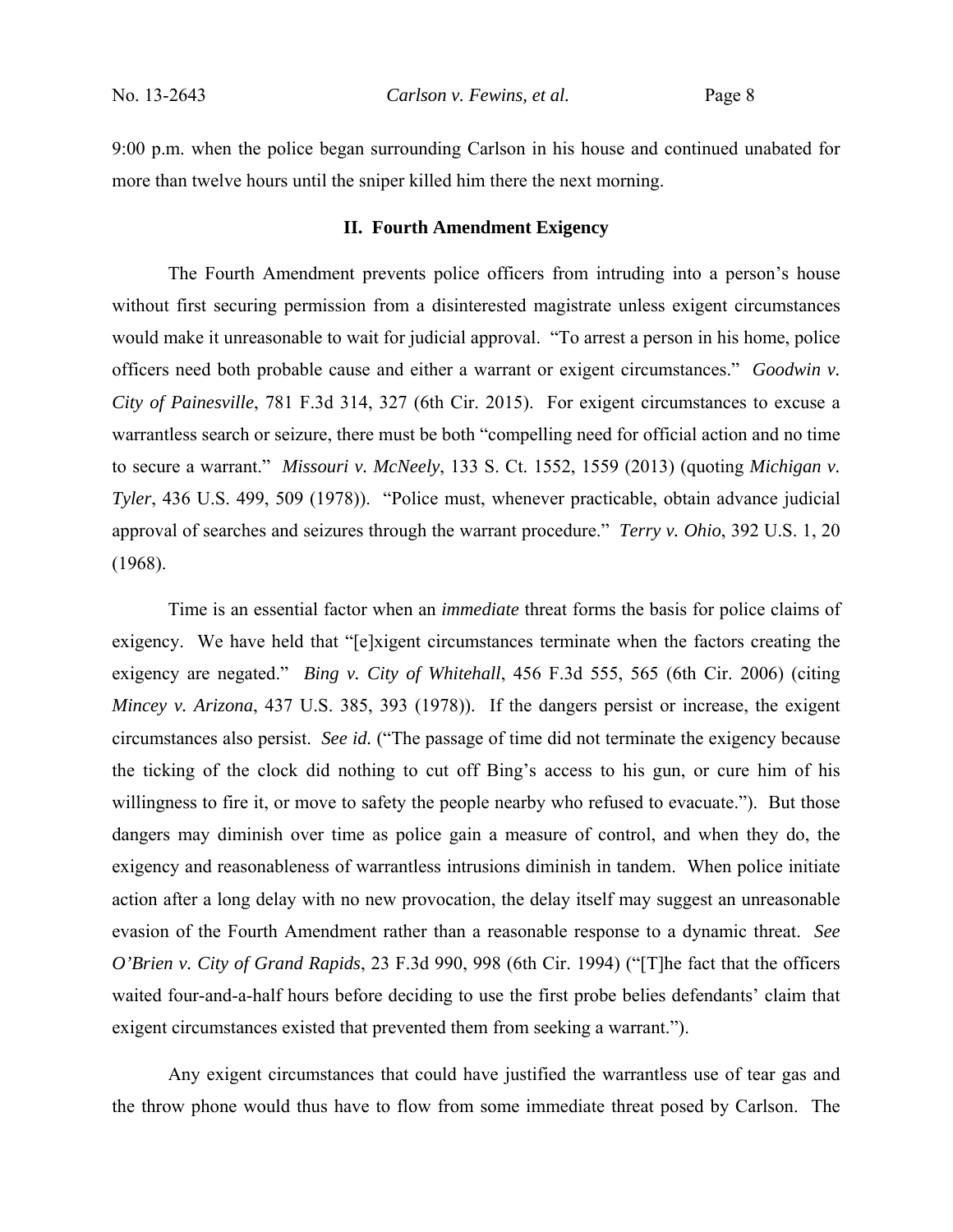defendants do not claim to have been in hot pursuit of Carlson or otherwise concerned that he might destroy vital evidence. Indeed, nothing indicates that the Team was pursuing him for any past crimes, at least not for anything other than the possible reckless discharge of a weapon identified by Fewins as a likely misdemeanor. A misdemeanor such as that would not generally establish exigent circumstances to justify a warrantless entry into Carlson's house. *See Welsh v. Wisconsin*, 466 U.S. 740, 750 (1984) ("When the government's interest is only to arrest for a minor offense, th[e] presumption of unreasonableness [that attaches to all warrantless home entries] is difficult to rebut, and the government usually should be allowed to make such arrests only with a warrant issued upon probable cause by a neutral and detached magistrate." (footnote omitted)).

Viewing the totality of the circumstances from the perspective of a reasonable officer at the time of the first tear gas barrage, Carlson was thought to be (and actually was) alone in the house. His neighbors were safely out of Carlson's reach (though not, as it turns out, entirely safe from the tear gas). The Team had Carlson contained with snipers and other officers carefully monitoring his floodlit house. Even after Carlson stopped responding to their negotiator, they had family members near at hand with open lines of communication. They had time to call a convenience store for refreshments; they had time to call a judicial officer.

The choice to call for granola bars but not a warrant appears to have been driven by the Sheriff's misunderstanding of the Fourth Amendment. "[I]nconvenience to the officers and some slight delay ... are never very convincing reasons ... to bypass the constitutional [warrant] requirement." *Johnson*, 333 U.S. at 15. Fewins's approach—choosing not to even request a warrant because he thought a misdemeanor arrest warrant would not have been "handy" or "put [the Team] in a better bargaining spot"—misses the point entirely. Judicial warrants are not intended to blindly facilitate whatever course of action a sheriff prefers. They are required by the Fourth Amendment "so that an objective mind might weigh the need to invade th[e] privacy [of the home] in order to enforce the law." *McDonald v. United States*, 335 U.S. 451, 455 (1948). The Fourth Amendment thus protects people from the power of the state by requiring judicial preapproval, time permitting, of intrusive or forceful entrances and seizures. *Johnson*, 333 U.S. at 13–14.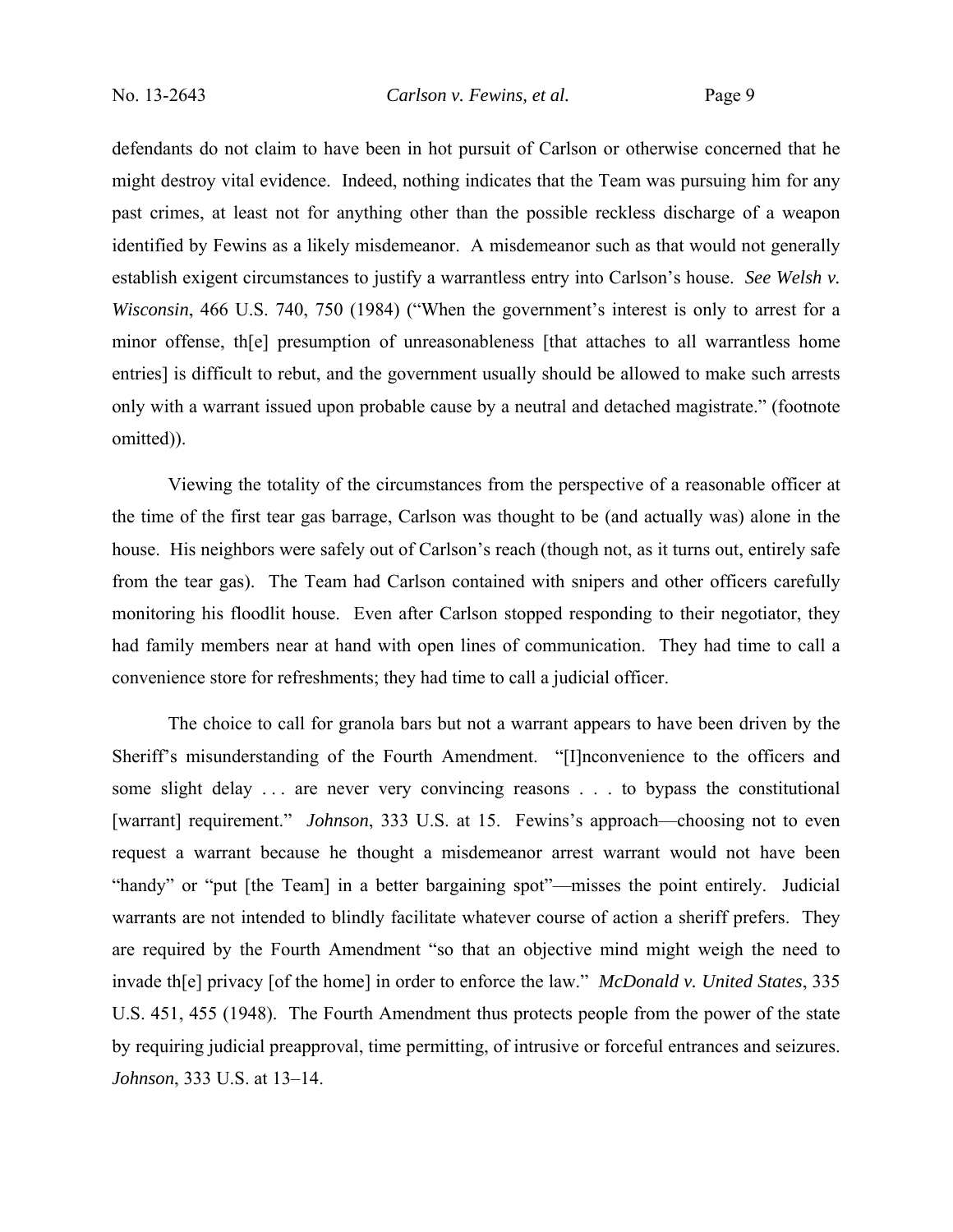Instead of giving a sheriff the discretion to decide whether to seek a warrant from a neutral judicial officer based on how helpful the warrant would be to the sheriff, "[t]he point of the Fourth Amendment" is to vest the discretion to approve or deny an officer's plan to seize a person or search a house in a "neutral and detached magistrate." *Id.* The warrant requirement is relaxed when an emergency situation makes it unreasonable to delay long enough to seek one, not when—as Fewins suggests here—a warrant simply would not have been particularly useful in the field. The facts available at summary judgment raise an inference that the Team had the time—and thus the constitutional obligation—to get a warrant from a judge before entering Carlson's house with tear gas and surveillance equipment.

"We are not dealing with formalities." *McDonald*, 335 U.S. at 455. In this case, a neutral magistrate evaluating an application for an arrest warrant might have questioned the wisdom of a tear gas assault in response to Carlson's statement that he "kn[e]w at some point [they were] going to deploy tear gas, and when [they did], that w[ould] be the start of the war. And [he was] going [to] kill everybody." An objective judge might also have clarified whether the Team was trying to save a disturbed and dangerous man or take him into custody on a misdemeanor weapons charge. Whatever the goals, a judge setting parameters on the warrant might have taken note of experts' consistent advice to law enforcement that, "[t]echniques of eliciting compliance on the part of [emotionally disturbed] subjects that may work with criminal subjects are not likely to work with emotionally disturbed people" so "officers should remain calm, exercise restraint, reassure the subject, avoid excitement, and attempt to avoid gathering crowds." Michael Avery, *Unreasonable Seizures of Unreasonable People: Defining the Totality of the Circumstances Relevant to Assessing the Police Use of Force against Emotionally Disturbed People*, 34 Colum. Hum. Rts. L. Rev. 261, 293 (2003).

Longstanding precedent in this circuit leaves the factual question of exigent circumstances to the jury in a civil case. A quarter-century ago, a panel facing similar circumstances explained:

Although, in a motion to suppress evidence in a criminal case, the factual determination whether exigent circumstances existed to excuse a warrantless arrest is a question for the court, *when the issue arises in a civil damage suit it is properly submitted to the jury providing, given the evidence on the matter, there is room for a difference of opinion*.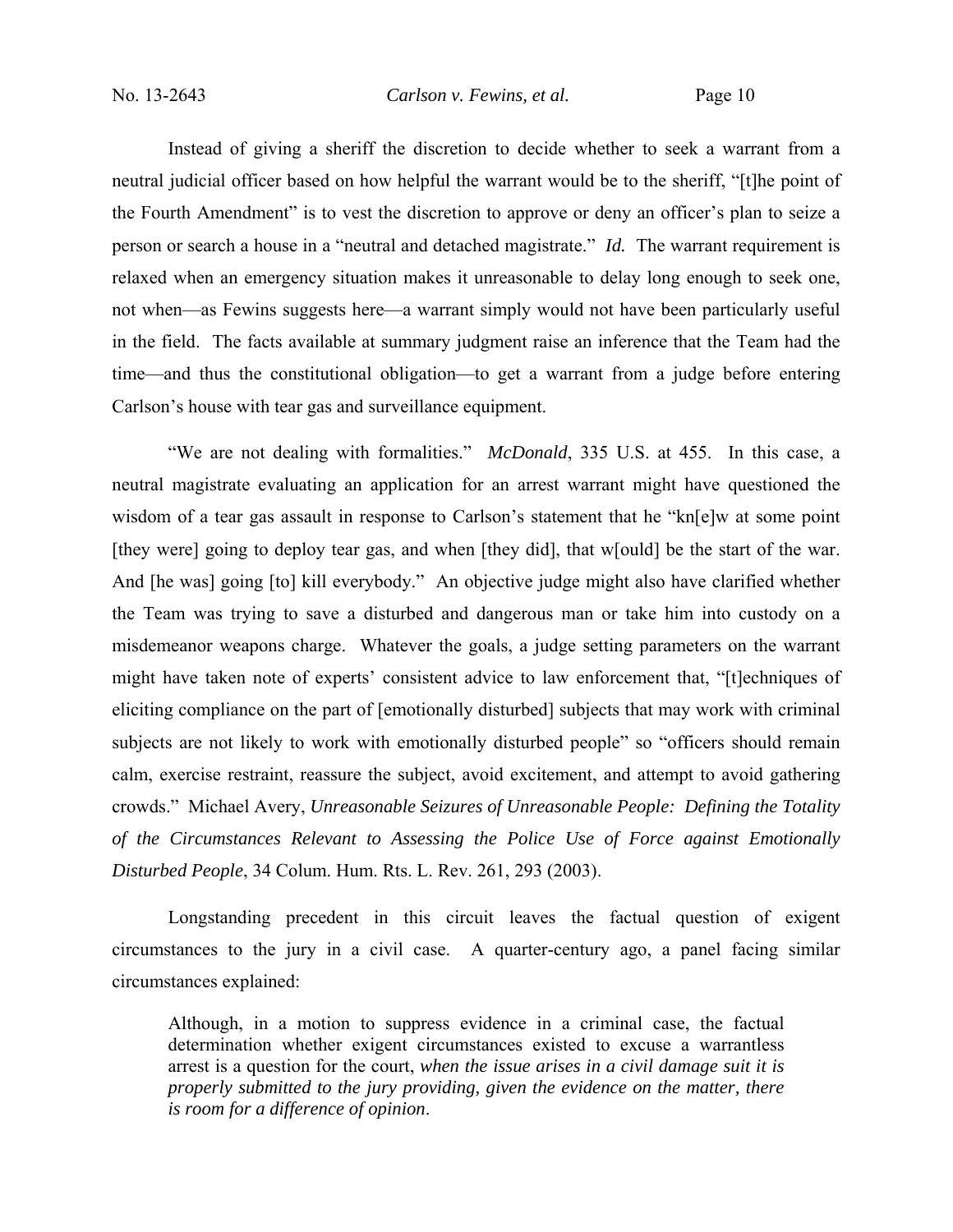. . . .

Here, there is very considerable room for disagreement . . . .

Since there was room for disagreement whether any of the exigent circumstances existed that are ordinarily held to justify a warrantless arrest, we hold that the jury should have been given the issue to decide under proper instructions. We therefore remand for a new trial.

*Jones v. Lewis*, 874 F.2d 1125, 1130–31 (6th Cir. 1989) (emphasis added) (citations omitted); *accord O'Brien*, 23 F.3d at 998 ("In a civil damage suit, whether exigent circumstances existed to excuse a warrantless arrest is a question for the jury provided that, given the evidence on the matter, there is room for a difference of opinion.").

The Estate's evidence suggests that in the split second of their choosing and without a warrant of any kind, the Team decided to end hours of tense, quiet waiting by taking the precise action that Carlson had described as "the start of the war." A jury could find the totality of the circumstances made this unreasonable, not just with 20/20 hindsight, but from the perspective of any reasonable person responsible for rendering aid to an armed and obviously emotionally disturbed person and that no immediate danger exigency excused the various warrantless actions taken against Carlson while he was taking refuge in his home. In a situation such as this, where various inferences are possible, the courts have decided that the reasonableness of police conduct should be decided by a jury.

We therefore reverse the district court's order dismissing the counts against the county and the supervising officers and remand the case so a jury may decide whether the defendants' various warrantless seizures and searches during a standoff that began with requests to save Carlson's life and ended with a sniper shooting him dead were reasonable. We express no position on the merits of the alternative defenses pretermitted by the district court's erroneous conclusion that exigent circumstances excused the warrant requirement—i.e., whether municipal liability attaches to the choices made by Fewins and Drzewiecki. *See generally Pembauer v. City of Cincinnati*, 475 U.S. 469, 483 (1986) ("We hold that municipal liability under § 1983 attaches where—and only where—a deliberate choice to follow a course of action is made from among various alternatives by the official or officials responsible for establishing final policy with respect to the subject matter in question.").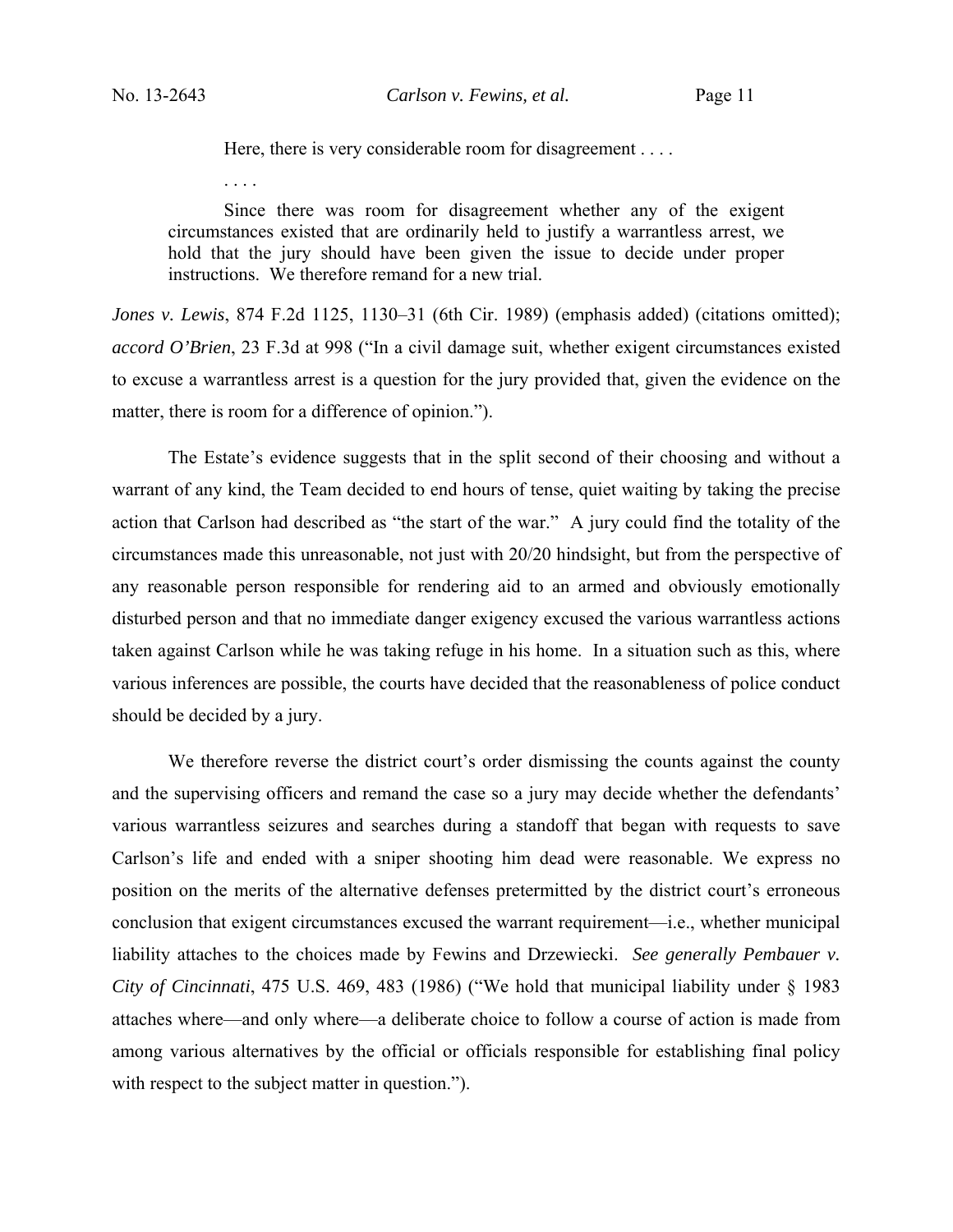### **III. Use of Force Policy**

 The Estate also challenges later rulings by the district court during the trial of the remaining defendant, the sniper Charles Jetter. The Estate argues that it should have been permitted to argue that Jetter's fatal shot violated a departmental "Use of Force Policy"**<sup>4</sup>** in support of its broader argument that Jetter's shot was objectively unreasonable under the Fourth Amendment. That Policy states in relevant part: "Before using lethal force, police officers shall identify themselves and state their intent to use lethal force, where feasible." The Estate argues that this made it unreasonable for Jetter to shoot without first warning Carlson and that the jury should have been so informed. The Estate interprets the Policy as requiring Jetter to issue a verbal warning before firing, thus disregarding the "where feasible" language, Jetter's role as a sniper, and his claim of danger to the other officer. In the language of the Policy it was not "feasible" for a camouflaged sniper to identify himself and shout a warning when a suspect is preparing to fire on another officer. Moreover, the policy does not set the constitutional standard required by the Fourth Amendment, so it was not improper for the district court to limit the Estate's use of that document at trial.

Although the Policy was already in evidence, the district court would not allow the Estate to use it to cross examine Jetter's expert to establish "what is objectively reasonable when it

- 1. Police officers are authorized to use lethal force in order to;
	- a. Protect the police officer or others from immediate threat of death or serious bodily harm; or,
	- b. Prevent the escape of a fleeing felon whom the officer has probable cause to believe will pose a significant threat to human life should escape occur.
- 2. Before using lethal force, police officers shall identify themselves and state their intent to use lethal force, where feasible.
- 3. In high risk incidents such as barricaded gunmen or hostage takers, circumstances may dictate the use of lethal force to resolve the incident.
	- a. The order to use lethal force will be given directly from the agency head of the requesting jurisdiction to the [Team] Commander.
	- b. The Team Leader will relay the order directly to the element that will execute the order (Sniper, Entry Team).
	- c. In the event the agency head is not available, the order will be given by the Command Officer designated as the acting agency head.
	- d. The Team Leader will authenticate the origin of the order visually or verbally.

**<sup>4</sup>** <sup>4</sup>The Use of Force Policy is an internal policy document that the Northern Michigan Mutual Aid Task Force—the multi-jurisdictional organization behind the Emergency Response Team involved in this operation—uses to "provide police officers with guidelines on the use of lethal and less [than] lethal force." Northern Michigan Mutual Aid Task Force Policy on Use of Force, 1. It presents the following "[p]arameters for the use of lethal force":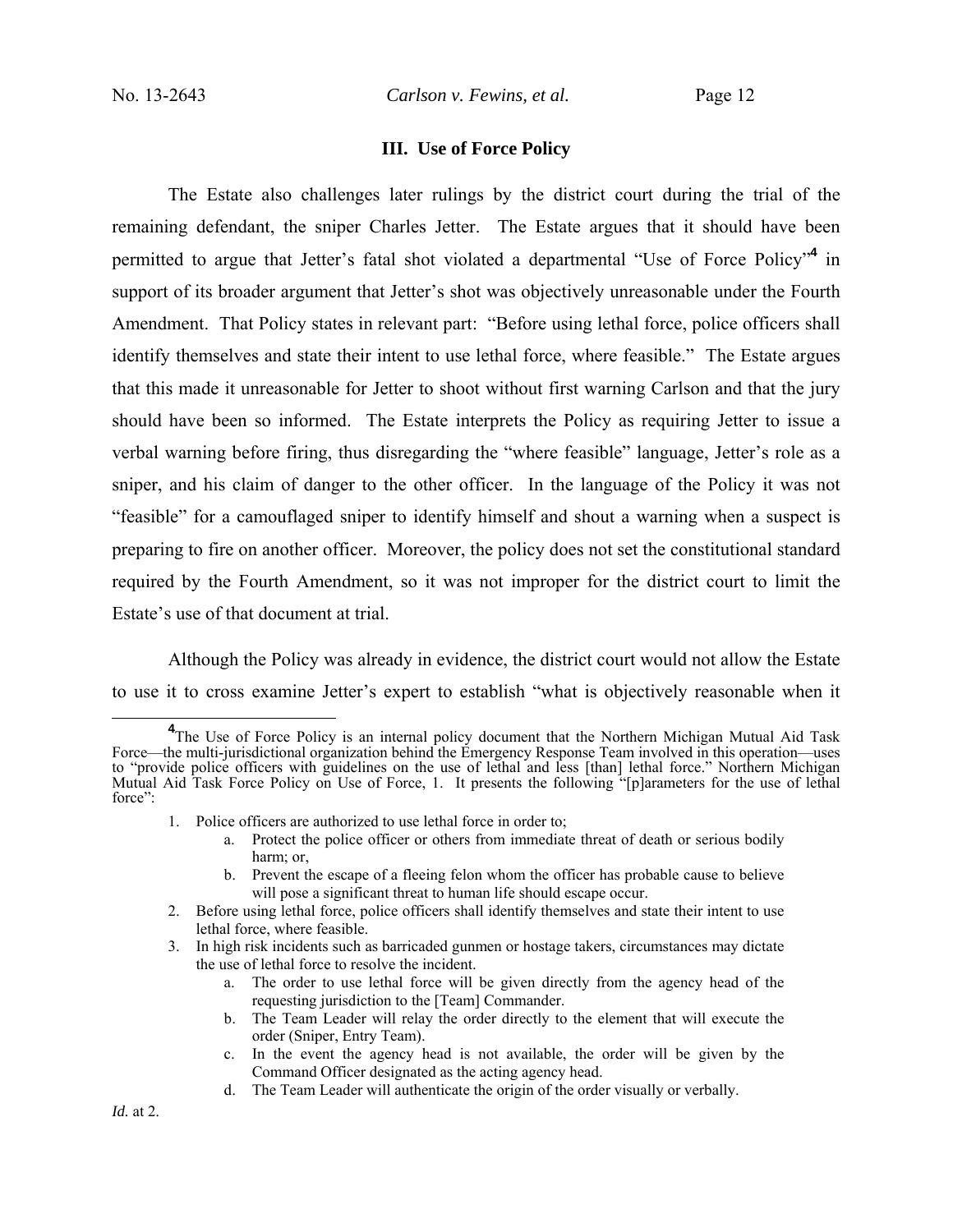comes to a claim under the Fourth Amendment." Trial Tr. 1746. The district court explained further: "The law is clear that the policy doesn't set forth the [constitutional] standard, that's why you need an expert witness, which I guess you are not going to call, I guess. You can't use a policy to create a [constitutional] standard." *Id.* The district court was correct. *See Smith v. Freeland*, 954 F.2d 343, 347-48 (6th Cir. 1992) ("A city can certainly choose to hold its officers to a higher standard than that required by the Constitution without being subjected to increased liability under § 1983. To hold that cities with strict policies commit more constitutional violations than those with lax policies would be an unwarranted extension of the law, as well as a violation of common sense."). We affirm that ruling.

#### **IV. Spoliation Instructions**

The Estate believed that the defendants were responsible for the unavailability of evidence that might have supported its case—more complete logs and recordings of police radio transmissions and the clothing that Carlson was wearing when he died. It asked the district court to instruct the jury to assume that the missing evidence would have supported the Estate's theory of the case against Jetter. "[A]n adverse inference for evidence spoliation is appropriate if the [d]efendants knew the evidence was relevant to some issue at trial and their culpable conduct resulted in its loss or destruction." *Adkins v. Wolever (Adkins II)*, 692 F.3d 499, 504 (6th Cir. 2012) (quoting *Beaven v. United States Dep't of Justice*, 622 F.3d 540, 553 (6th Cir. 2010)). "It is within a district court's inherent power to exercise broad discretion in imposing sanctions based on spoliated evidence." *Adkins v. Wolever (Adkins I)*, 554 F.3d 650, 653 (6th Cir. 2009). If the district court had concluded that Jetter's conduct caused the loss of any relevant evidence, it could have imposed sanctions, including instructing the jury to assume that the spoliated evidence supported the Estate's theory of the case. The Estate argues that the district court erred by declining to issue such an instruction regarding the communication records and the clothing.

Beginning with the communications records, the Estate argued that the logs and recordings maintained by the 911 system were altered or incomplete and that the defendants withheld and then destroyed relevant recordings from that evening. Uncontroverted testimony from the 911 Director indicated that neither Jetter nor even the 911 dispatchers who log the communications could have altered the logs. The testimony indicated that the "gaps" in the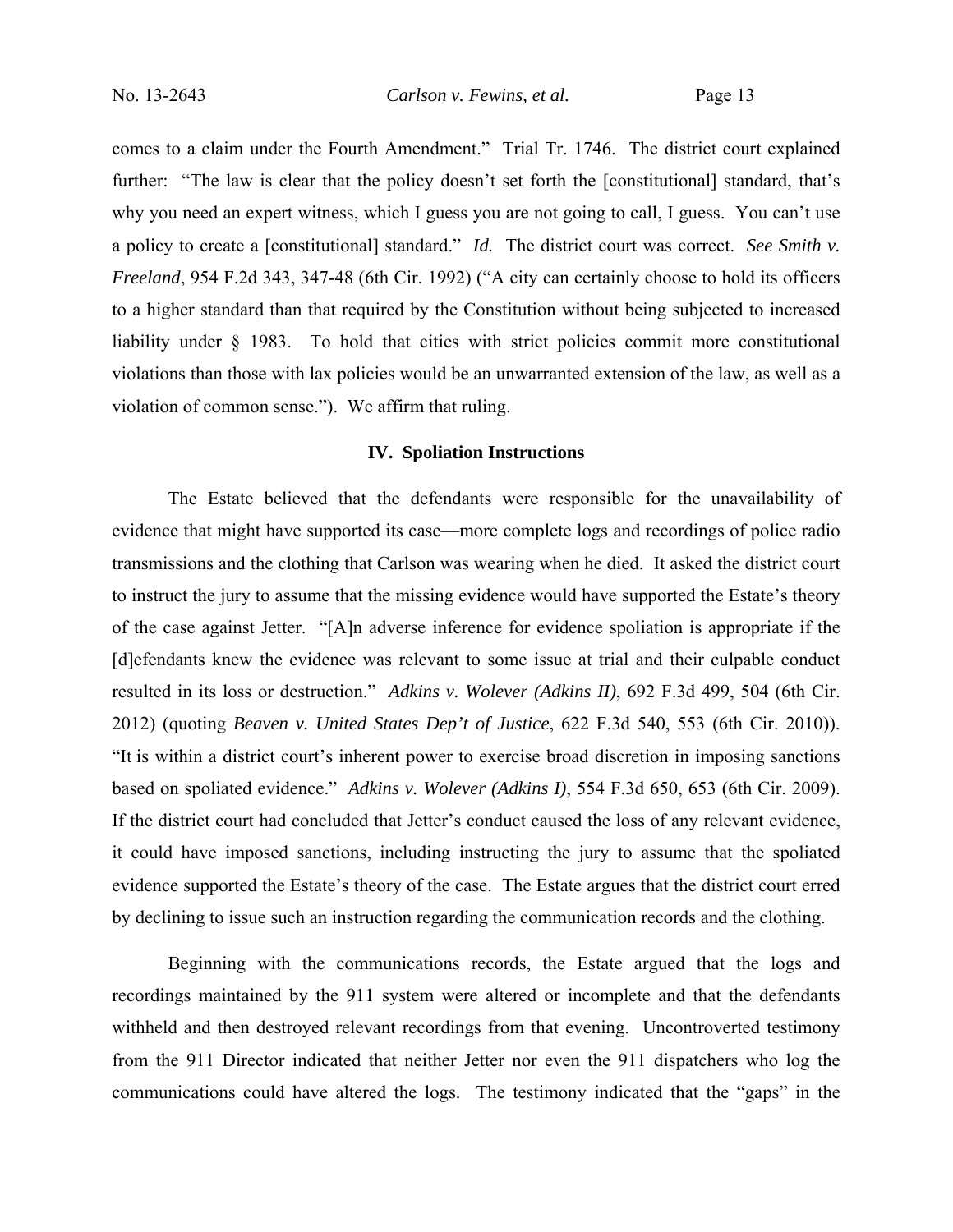911 transcripts during the operation that seemed suspicious to the Estate were caused by the officers on the scene using a local frequency not monitored by the 911 dispatchers, a standard practice. The Director also testified that she provided the Estate with copies of all requested recordings and only destroyed the backups more than a year later when the department updated its equipment.

 Turning to the missing blood-stained clothing, the Estate argued that Jetter was present in the morgue where the clothing disappeared and could have removed evidence that might have contradicted his testimony that Carlson was raising his rifle when Jetter shot him. The Estate had no direct witnesses to the shooting to contradict the officers' accounts of Carlson leaning out the window, shouldering the rifle, and fingering the trigger. Instead, they presented a blood spatter analyst who testified that the bullet entered Carlson's head inside the house: seven to thirteen inches inside the window and between five feet, eight inches and six feet above the floor. That witness also testified that the blood spatter patterns on Carlson's rifle suggested that it was "in a lower position than shouldered" and Carlson's finger was not on the trigger.

The same witness testified about Carlson's shirt, which went missing sometime around the time of his postmortem exam. The Estate's expert described a decedent's clothing as "one of the most basic pieces of evidence to submit in a situation like this." She explained that analyzing blood spatter and unstained regions on the shirt would have allowed a more precise and confident reconstruction of how Carlson and his rifle were positioned when he was shot. The Medical Examiner who conducted Carlson's postmortem exam also testified. He testified that he and his assistant removed Carlson's clothing, bagged it, and placed the bag "on top of the body bag and . . . into the [morgue] refrigerator." That clothing was missing when Carlson's body was removed from the morgue. While the Medical Examiner initially signed an affidavit indicating that Jetter was present during the examination, he recanted that statement at trial.

 The district court offered independent reasons for rejecting the two proposed spoliation instructions: no communication records appeared to have gone missing, and Jetter did not seem to have been responsible for the disappearance of Carlson's clothing. These conclusions are adequately supported by the record. While the Estate points to gaps in the communication records as evidence of skulduggery, uncontroverted testimony indicated that those gaps reflect